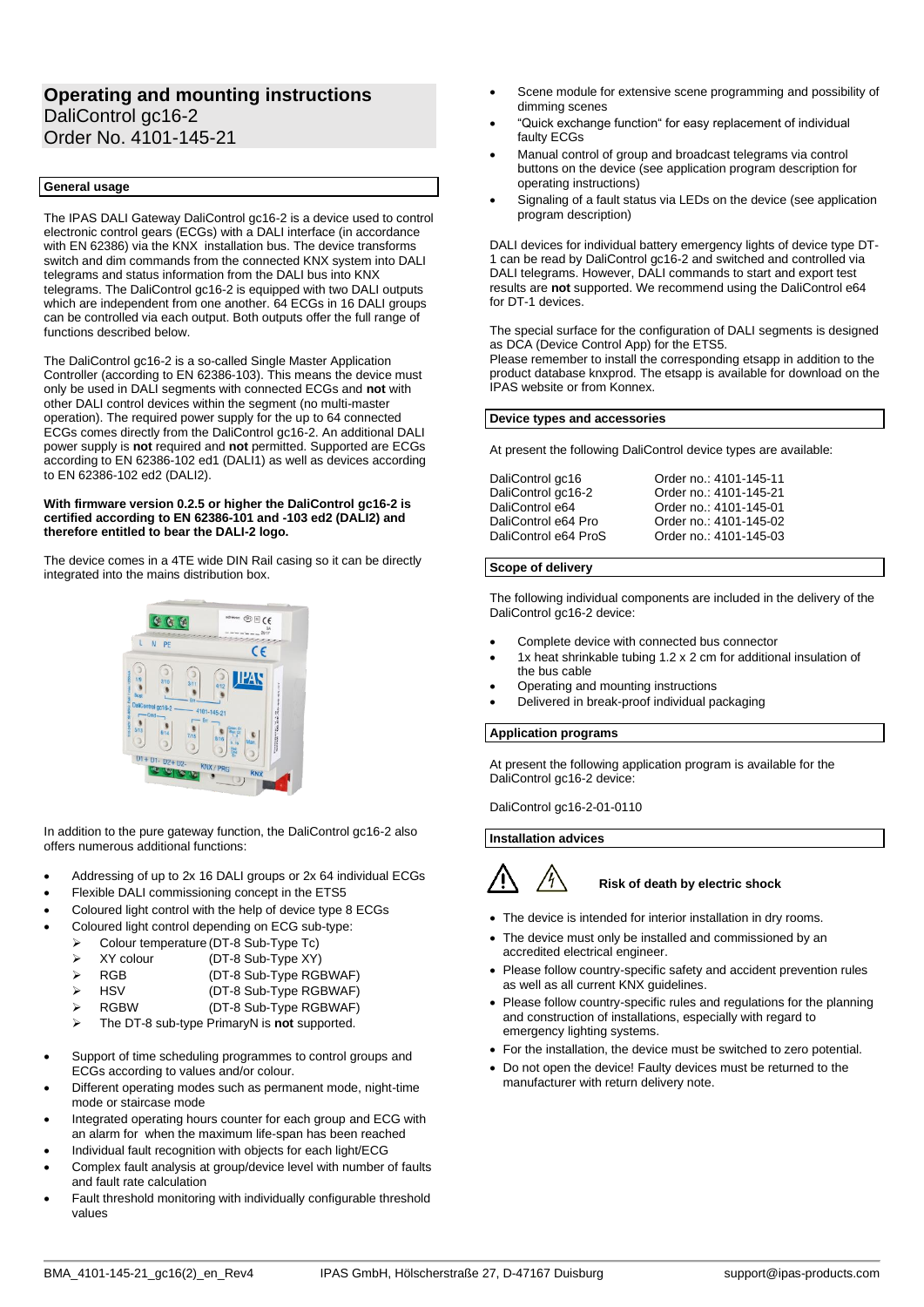## **Technical data**

## **Power supply**

- Operating voltage 110 to 240 V, 50 to 60 Hz AC or DC
- Maximum power consumption 16 W<br>• Bus nower supply via KNX bus line
- Bus power supply via KNX bus line, SELV 24 V, ca. 5mA

## **Connectors**

- Mains connector L N PE: Screw connector 3x 1- 2.5 mm<sup>2</sup> single
- or threaded core • DALI-Bus Chan.1 D+, D- : Screw connector 2x 1-2.5 mm² single
- or threaded core
- DALI-Bus Chan. 2 D+, D- : Screw connector 2x 1-2.5 mm² single or threaded core

Bus connector KNX, screwless 0.6…0.8 mm, single core

#### **Control elements**

• Programming button to toggle between normal and addressing mode of the KNX

1x button Man. to activate manual mode

• 8x buttons to toggle between groups in manual mode and to execute broadcast and service functions

## **Display elements**

|           | $\bullet$ LED red:    | Indicates normal/addressing mode |
|-----------|-----------------------|----------------------------------|
|           | • LED red/green/blue: | Indicates manual mode and error  |
|           | message               |                                  |
| $\bullet$ | 8x LED red:           | Indicates group status and error |
|           | messages              |                                  |
|           |                       |                                  |

## **DALI-Bus**

|           | Number of outputs:         | 2 DALI output                           |
|-----------|----------------------------|-----------------------------------------|
|           | Output type:               | Single-Master Application Controller    |
|           |                            | according to EN 62386-103 ed 2          |
|           | Number of ballasts:        | max. 64 ECGs according to               |
|           |                            | EN 62386-101 ed1 and ed 2               |
|           | DALI voltage:              | typic. 16 VDC, short-circuit proof max. |
|           |                            | 250mA, basic insulation (no SELV)       |
|           | Recommended                |                                         |
|           | wire cross-section:        | min. $1.5 \text{ mm}^2$                 |
|           | Guaranteed                 |                                         |
| $\bullet$ | supply current:            | 128 mA                                  |
| $\bullet$ | Maximum supply current:    | 250 mA                                  |
| ٠         | Shutdown delay:            | 60 0ms after DALI short circuit         |
|           |                            | shutdown occurs                         |
|           | Start-up attempt           |                                         |
|           | after shutdown:            | 5 s after short-circuit detection       |
|           |                            |                                         |
|           | <b>Mechanical data</b>     |                                         |
|           | DaliControl gc16-2 casing: | Plastic ABS - V0                        |
| ٠         | Dimensions casing 4 MU:    | 71mm x 58mm x 90mm (WxHxL)              |
|           | Weight:                    | ca. 130 g                               |
| $\bullet$ | Mounting:                  | 35 mm DIN rail                          |
|           |                            |                                         |

# **Electrical safety**

| Protection type             |                             |
|-----------------------------|-----------------------------|
| (according to EN 60529):    | IP <sub>20</sub>            |
| Protection class            |                             |
| (according to IEC 1140)     |                             |
| Overvoltage category:       | Ш                           |
| Pollution class             |                             |
| (according to EN60664-1): 2 |                             |
| <b>KNX Bus:</b>             | SELV DC 24 V                |
| DALI Bus:                   | typical16 V DC, 250 mA base |
| isolation, (no SELV)        |                             |

## **EMC requirements**

Complies with directive 2014 / 30 / EU

#### **Environmental conditions**

| $\bullet$ | Weather resistance:      | EN 50090-2-2. |
|-----------|--------------------------|---------------|
| $\bullet$ | Environmental conditions |               |

|           | during operation:    | $-5^{\circ}$ C to $+45^{\circ}$ C    |
|-----------|----------------------|--------------------------------------|
| $\bullet$ | Storage temperature: | -25 $^{\circ}$ C to +55 $^{\circ}$ C |
| $\bullet$ | Transport:           | -25 $^{\circ}$ C to +70 $^{\circ}$ C |
| $\bullet$ | Rel. humidity        |                                      |
|           | (non condensing):    | 5 % to 93 %                          |